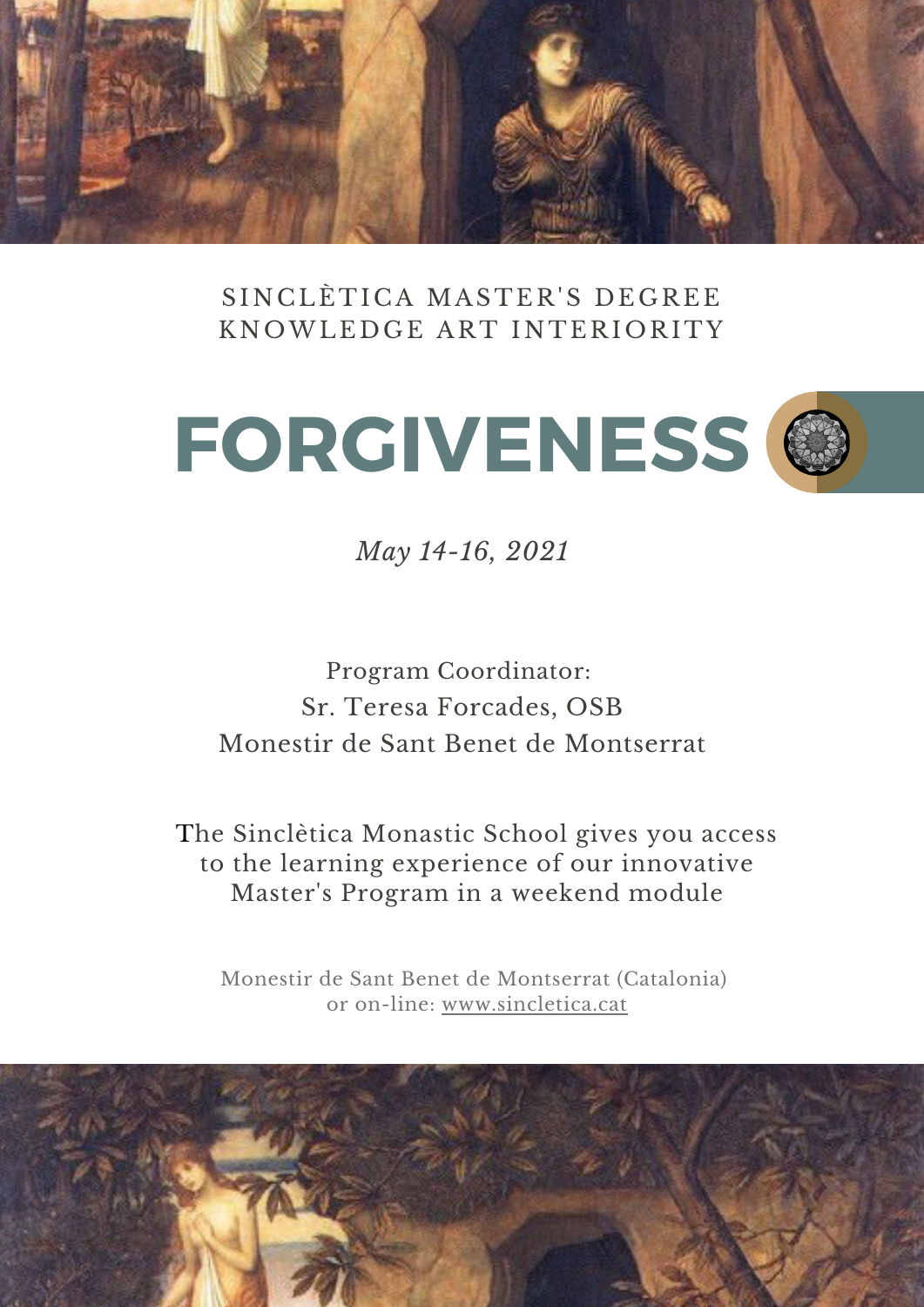# THE TOPIC FOR THE THEMATIC BLOCK IN APRIL 2021 IS FORGIVENESS

- A team of five international professors will be sharing **Five Pearls** on FORGIVENESS from the perspective of Literature, Bible, Fine Arts, Theology and Music. **Pearls** are literary, artistic or musical works, theological writings or biblical passages that the subjectivity of the professor finds particularly helpful or illuminating; **monastic wisdom has always known that experience and knowledge cannot be separated**; a key element of our master's program is that the professors will share with the students not only their expertise on the subject, but also their personal link to it.

- The classes can be attended on-site or on-line. Registering online gives access to the live streaming of the classes. All students have access to the stored videos for later viewing; during the streaming, on-line participants are able to interact with the professors and with the on-site students via Zoom platform.

- The language is English. Two weeks after the lectures, all videos appear subtitled in English, Catalan and Spanish. The subtitled videos are available to all students during 30 days.

> The fee is 100€; scholarships are available; don't hesitate to ask. Interested please write to the Registrar's Office at: [registrar@sincletica.cat](http://sincletica.cat/) [www.sincletica.cat](https://www.sincletica.cat/)